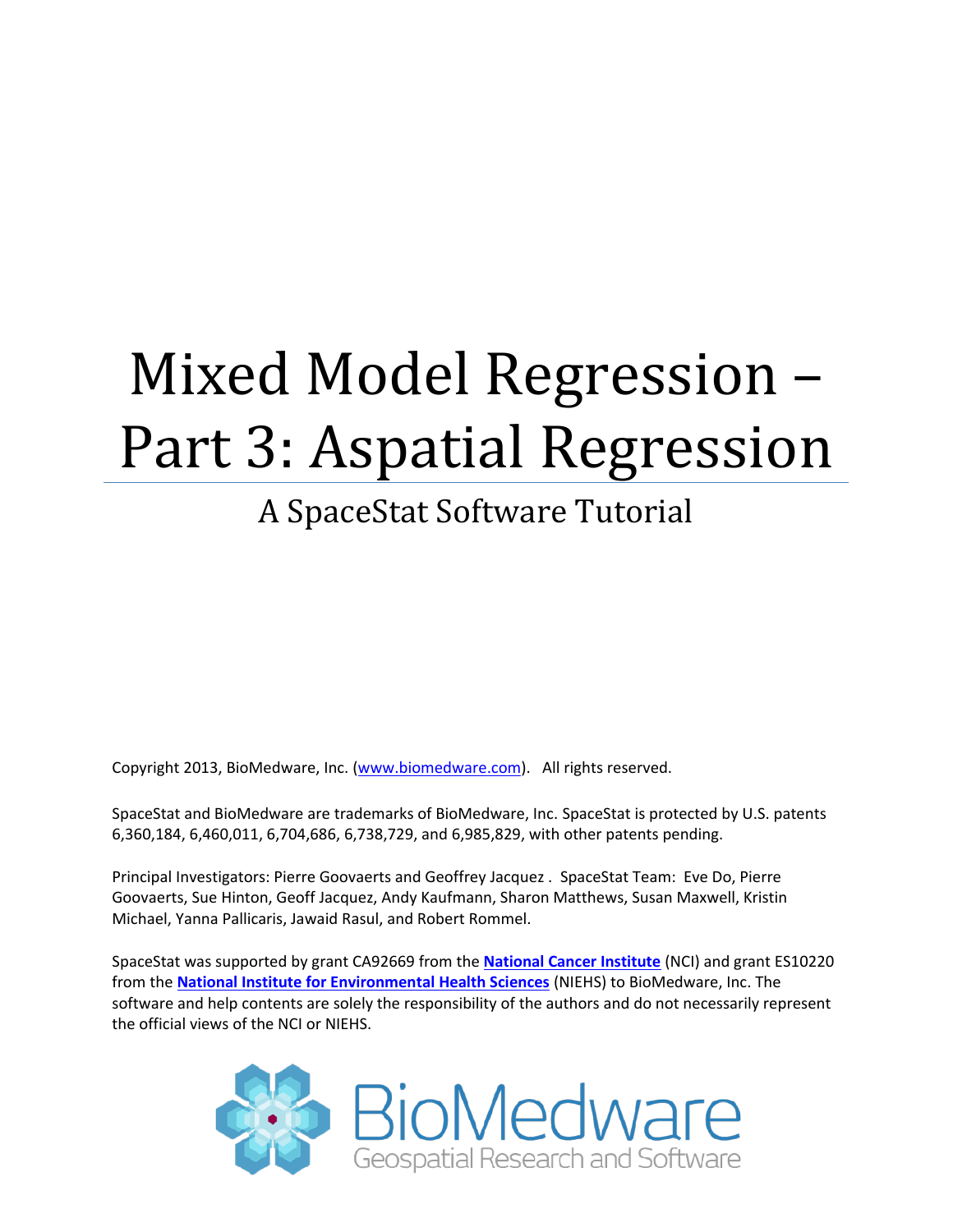#### **MATERIALS**

[AllCancerFemale.SPT SpaceStat project](http://www.biomedware.com/subdomains/biomed/files/tutorials/MixedModelRegressionPart2/AllCancerFemale.spt) 

#### **ESTIMATED TIME**

15 minutes

#### **OBJECTIVE**

This tutorial will use the Mixed Model Regression method in SpaceStat software to explore the patterns in all cancer mortality rates among women, 1969-2002. We will look for changing spatial patterns over time and see if some basic sociodemographic covariates can help to explain them. The mixed model approach will allow specified covariates to vary across broad U.S. regions.

In this step we will apply Aspatial Regression models to examine the significance of the covariates and to calculate how much of the variation of the rates we can explain by them.

## **GETTING STARTED**

Continue with your project from Mixed Model Regression – Part 2: Data Exploration or open the project fil[e AllCancerFemale.SPT,](http://www.biomedware.com/subdomains/biomed/files/tutorials/MixedModelRegressionPart2/AllCancerFemale.spt) which contains all the data needed for this tutorial.

#### **BACKGROUND BEHIND ASPATIAL REGRESSION**

We will first apply Aspatial Regression models to examine the significance of the covariates and to calculate how much of the variation of the rates we can explain by them (as measured by the adjusted R-square statistic).

# **STEP 1: START THE ASPATIAL REGRESSION METHOD**

**Go to the Methods menu and select the Aspatial Regression method from the Regression submenu.** This should start the Aspatial Regression method. If you do not have the Task Manager open, it will be opened for you. This window is located in a pane on the right side of the SpaceStat interface by default.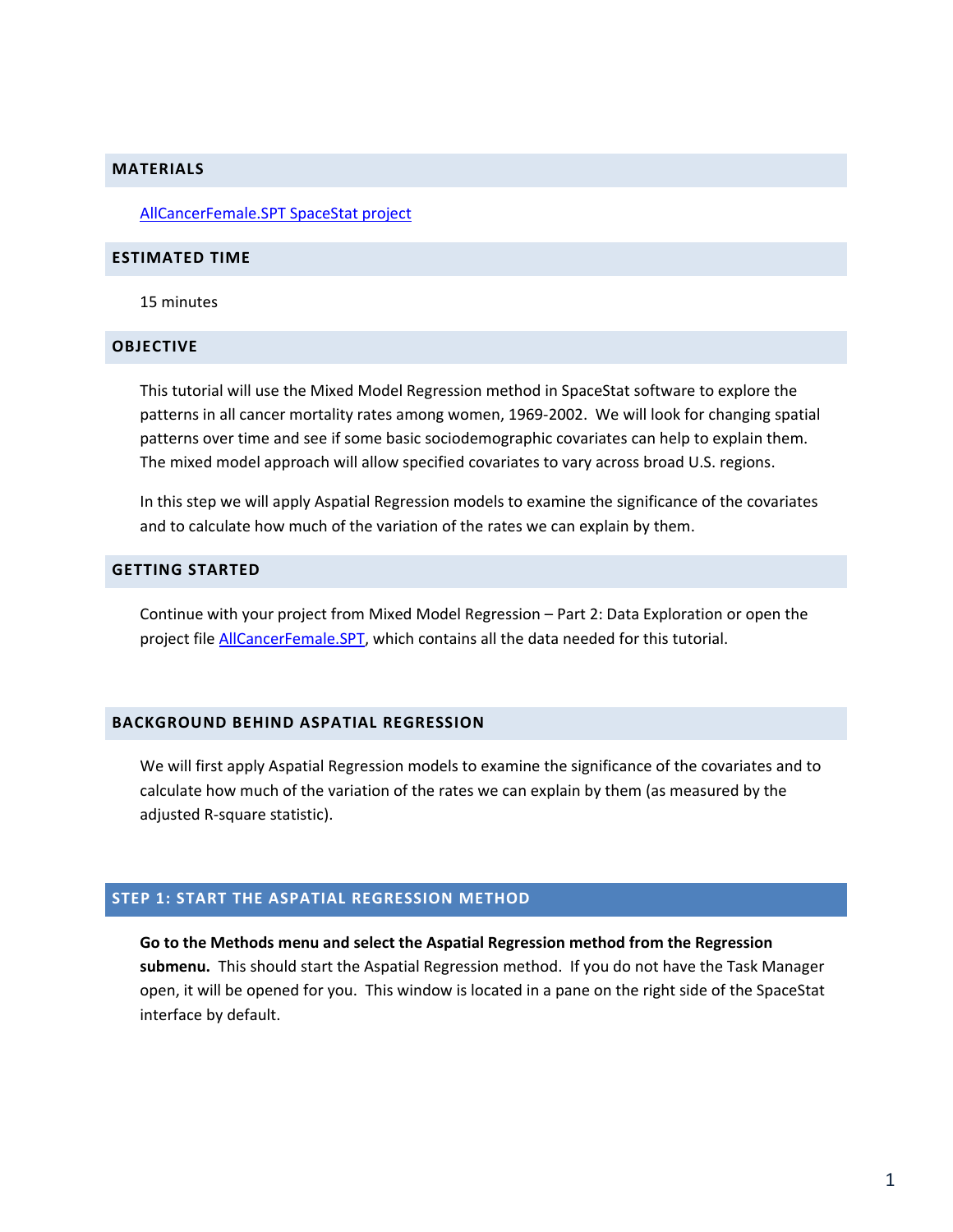| Eile Graphics Methods Tools Window Help  |                                                  |
|------------------------------------------|--------------------------------------------------|
| 中門製製 生冷氣圖手帳車圖圖                           |                                                  |
| Data view (AllCancerFemale.spt)<br>8 x   | $\frac{x}{\sigma}$<br><b>Aspatial regression</b> |
| ۰<br><b>Datasets</b>                     | <b>Regression models</b>                         |
| ▲ 图 HSA_boundary                         |                                                  |
| 图 HSA_Name                               | <select><br/>Geography:<br/>٠</select>           |
| <b>ET HSA</b><br>图 HSA Num<br>Ξ          |                                                  |
| <b>En</b> Counties                       | Regression model:                                |
| <b>网 XCentroid</b>                       | Create                                           |
| 网 YCentroid                              | Modify                                           |
| <b>Fall Notes</b>                        |                                                  |
| 23 studyarea<br>图 HSAname                | Delete                                           |
| <b>T4 HSAnum</b>                         | Model definition:                                |
| 16 state                                 |                                                  |
| <sup>16</sup> region                     |                                                  |
| 16 rate<br>$\overline{\phantom{a}}$<br>m |                                                  |
| Spatial weight sets and variogra<br>a x  |                                                  |
| Weight sets<br>Variogram models          |                                                  |
|                                          | <b>Regression settings</b>                       |
| FISA_boundary                            | lask manager<br><b>Review settings</b>           |
|                                          | Help<br>Run<br><b>Back</b><br>Next               |

The SpaceStat interface after starting the Aspatial Regression method. The Task Manager is the right pane. Note: all windows created during Mixed Model Regression – Part 2: Data Exploration have been closed.

# **STEP 2: SELECT THE GEOGRAPHY**

From the dropdown at the top of the Task Manager, **choose HAS\_boundary as the geography**. This should enable the Create button in the Regression model settings.

## **STEP 3: SETUP THE REGRESSION MODEL**

**Press the 'Create' button** in the Regression model section to begin the process of setting up the regression model.

We include as fixed main effects all of the covariates except pctcoled (we'll choose the scaled pcincome10k instead of the original pcincome). This will use the independent variables pcturban, pctfemhh, mdratio, pctpoor, crowded, pcincome10k. Because the rates appeared to be normally distributed, we can select rate as the dependent variable and choose a linear regression model.

**Replace the default name for your regression model with 'Linear model of rate'**. Next **select rate from the dropdown of possible dependent variables. Select each of the independent variables**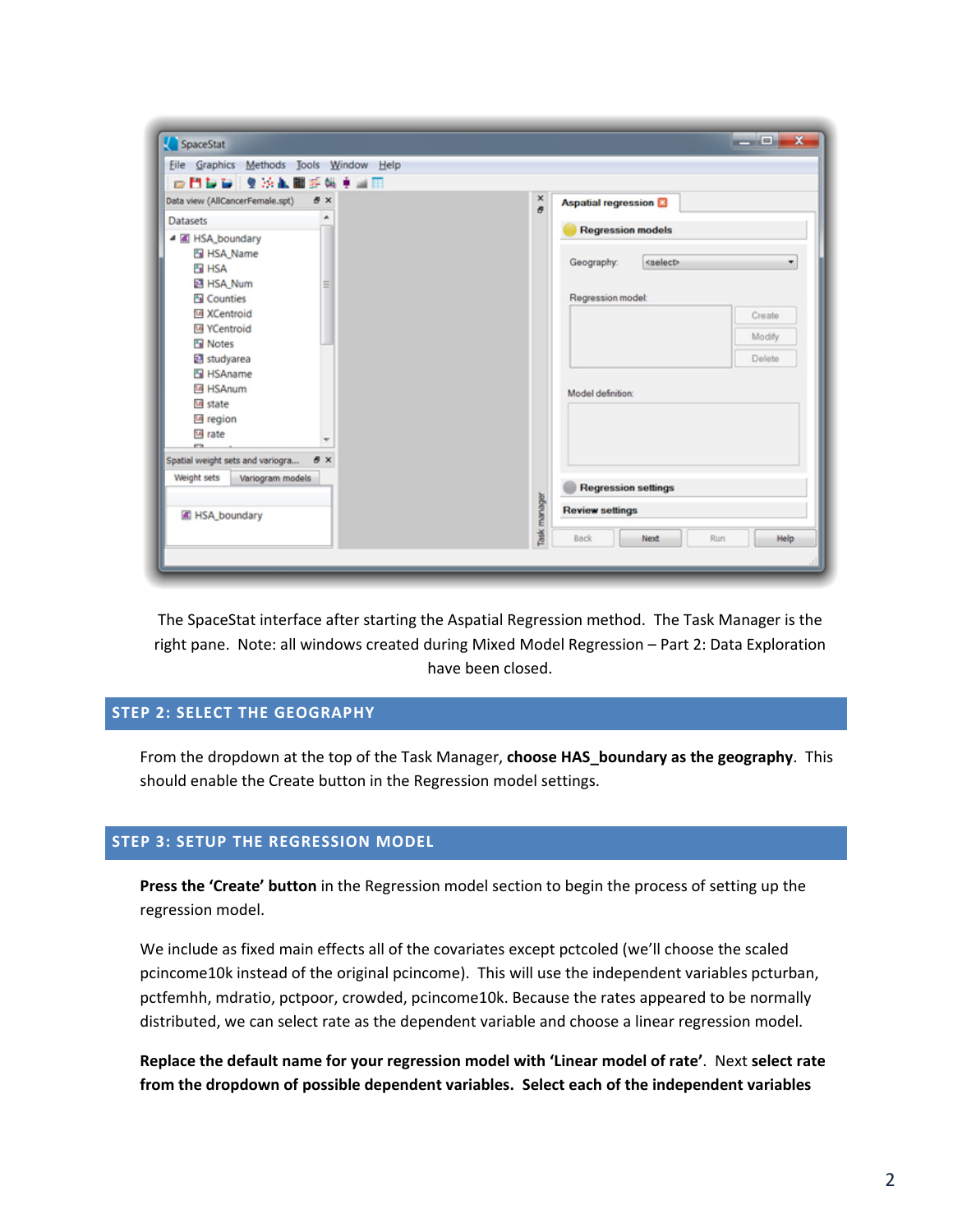**listed above** (pcturban, pctfemhh, mdratio, pctpoor, crowded, and pcincome10k) from the independent variables list and **press the 'Add linear term' button**. Compare your dialog settings with the screenshot below and press the 'OK' button to create the regression model when everything looks right.

| Define regression model                                               | $\mathbf x$                          |
|-----------------------------------------------------------------------|--------------------------------------|
| Geography name: HSA_boundary                                          |                                      |
| Regression model name: Linear model of rate                           |                                      |
| Dependent variable:                                                   | rate                                 |
| Independent variables                                                 |                                      |
| pctpoor                                                               | Add linear term                      |
| pctcoled                                                              | Add squared term                     |
| crowded                                                               |                                      |
| pcincome10k                                                           | Add interaction term                 |
| Linear terms:<br>pcturban<br>∸<br>pctfemhh<br>틔<br>mdratio<br>pctpoor | Interaction terms:<br>Squared terms: |
| Reference value:                                                      |                                      |
| Parameterization type                                                 |                                      |
| Reference cell                                                        | Effect cell                          |
| Fix intercept at zero                                                 |                                      |
| Help                                                                  | Cancel<br>OK                         |

Dialog settings for creating the regression model (**NOTE:** there are two more independent variables in the linear terms list that can be seen if you scroll down – crowded and pcincome10k)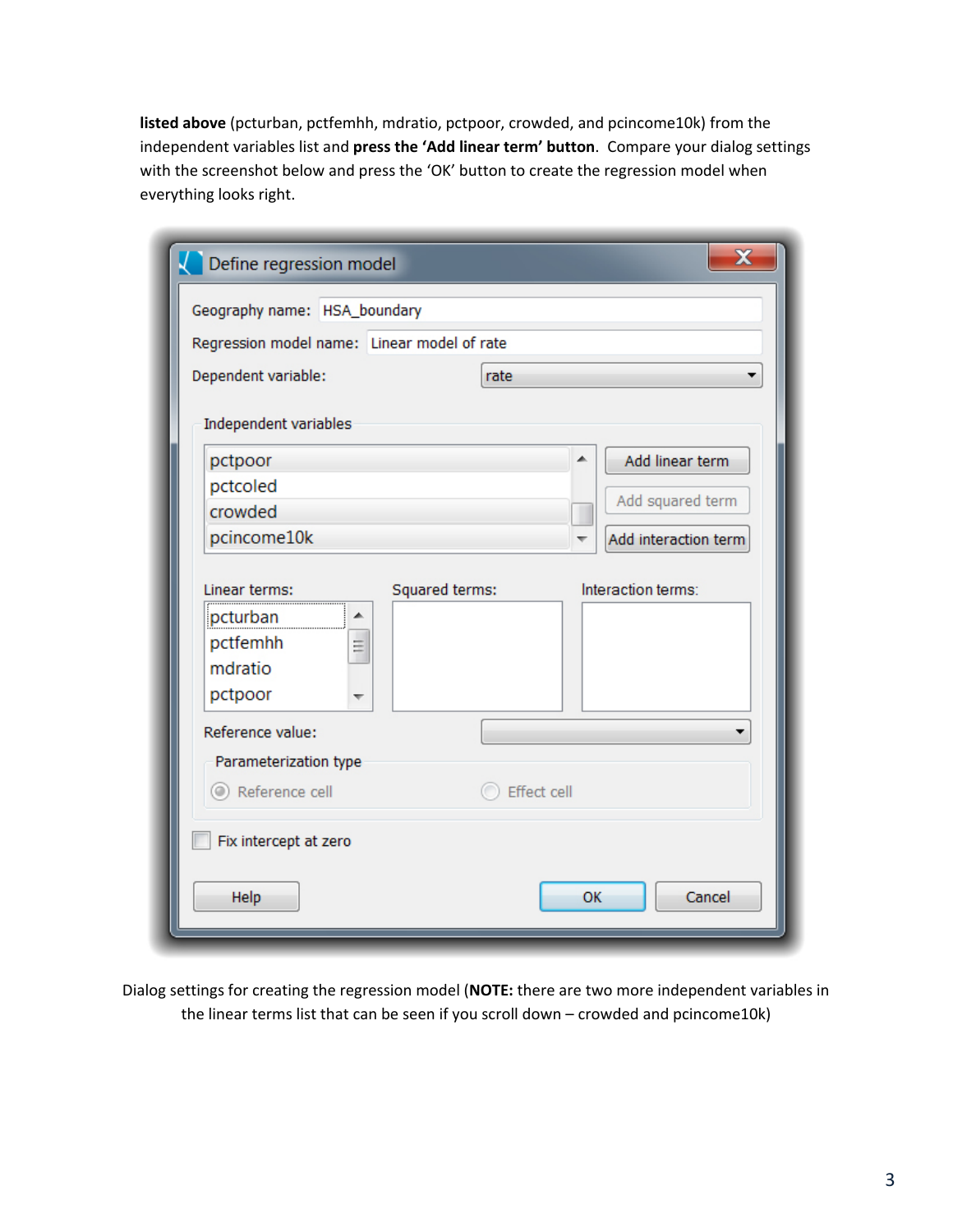# **STEP 4: CHOOSE THE REMAINDER OF THE REGRESSION SETTINGS**

**Click the 'Next' button** to proceed to the next part of the regression settings. In an aspatial regression, data for each time period are modeled separately by Ordinary Least Squares (OLS). Note that normally we would include a weight for each rate to reflect the dependence of its underlying variance on its population size – the weight could be the inverse of its standard error or the square root of population. However, for simplicity we are ignoring weights for this tutorial. **You can accept the defaults** for the rest of the settings (linear regression, full model selection, no weight dataset, complete start and end times, and the default output folder name).

| <b>Aspatial regression</b>                      |                            |                |        |      |  |
|-------------------------------------------------|----------------------------|----------------|--------|------|--|
|                                                 | <b>Regression models</b>   |                |        |      |  |
|                                                 | <b>Regression settings</b> |                |        |      |  |
| Regression type:                                |                            |                | Linear |      |  |
| Selection procedure:                            |                            | Full model     |        |      |  |
| Use weight dataset:                             |                            |                |        | No   |  |
| Start time:                                     |                            | $1 - 1 - 1969$ |        |      |  |
| End time:                                       |                            | $1 - 1 - 2003$ |        |      |  |
| Output folder name: Aenatial regression results |                            |                |        |      |  |
| <b>Review settings</b>                          |                            |                |        |      |  |
| <b>Back</b>                                     | <b>Next</b>                | Run            |        | Help |  |

Default settings for the remainder of the regression options.

You can **click the 'Next' button** to go the Review settings step of the Task Manager. If everything looks correct, **click the Run button** to start the analysis. A map of the residuals and a scatterplot of the predicted versus the actual dependent variable will be created for you as well as an extensive entry into the Log View.

# **STEP 5: EXAMINE THE RESULTS**

Examine the Log View to see a summary of the results of the aspatial regression. If the Log View is not visible, you can make it visible by **selecting 'Log View' in the Window menu**. As you scroll back in the Log View, remember that the data for each time period are modeled separately and the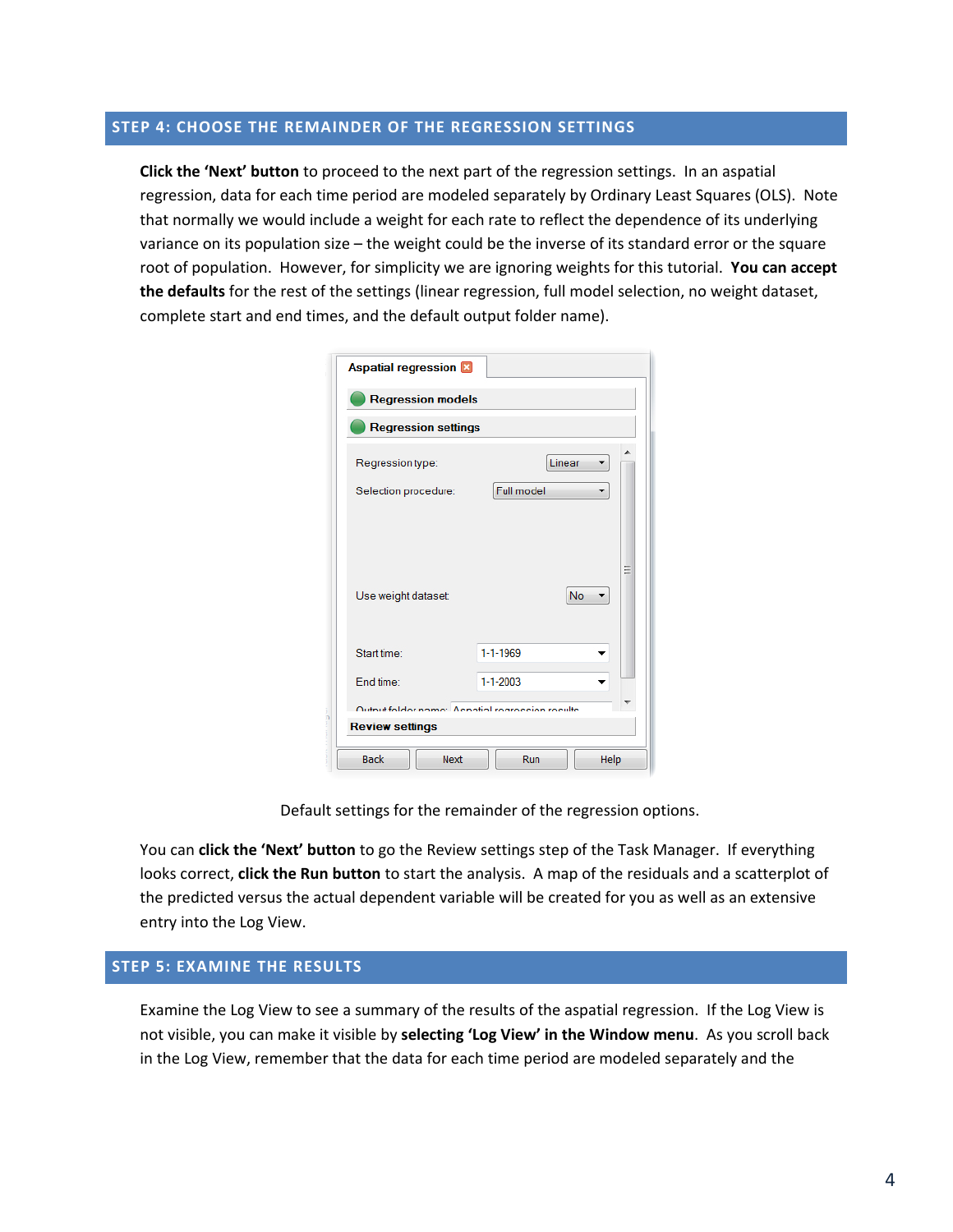results are consequently shown for each time period. We have summarized the results in the following Microsoft Excel graph:



R-square values for each time period modeled by the aspatial regression.

Considering that we only have 6 sociodemographic covariates in this ecologic model with no interactions, we have a reasonably good fit. The R-square measure doubles from the first to last time period, suggesting that the impact of at least one of the covariates on rate prediction is increasing over time. The following 2 plots of the regression coefficients show that this is true for most of the covariates. Notable is the increase in the pctpoor coefficient in the later periods at the same time that the crowded coefficient is decreasing. The coefficient for mdratio is so high for the 1969-1971 period that we should probably check to see if there is an input data error.